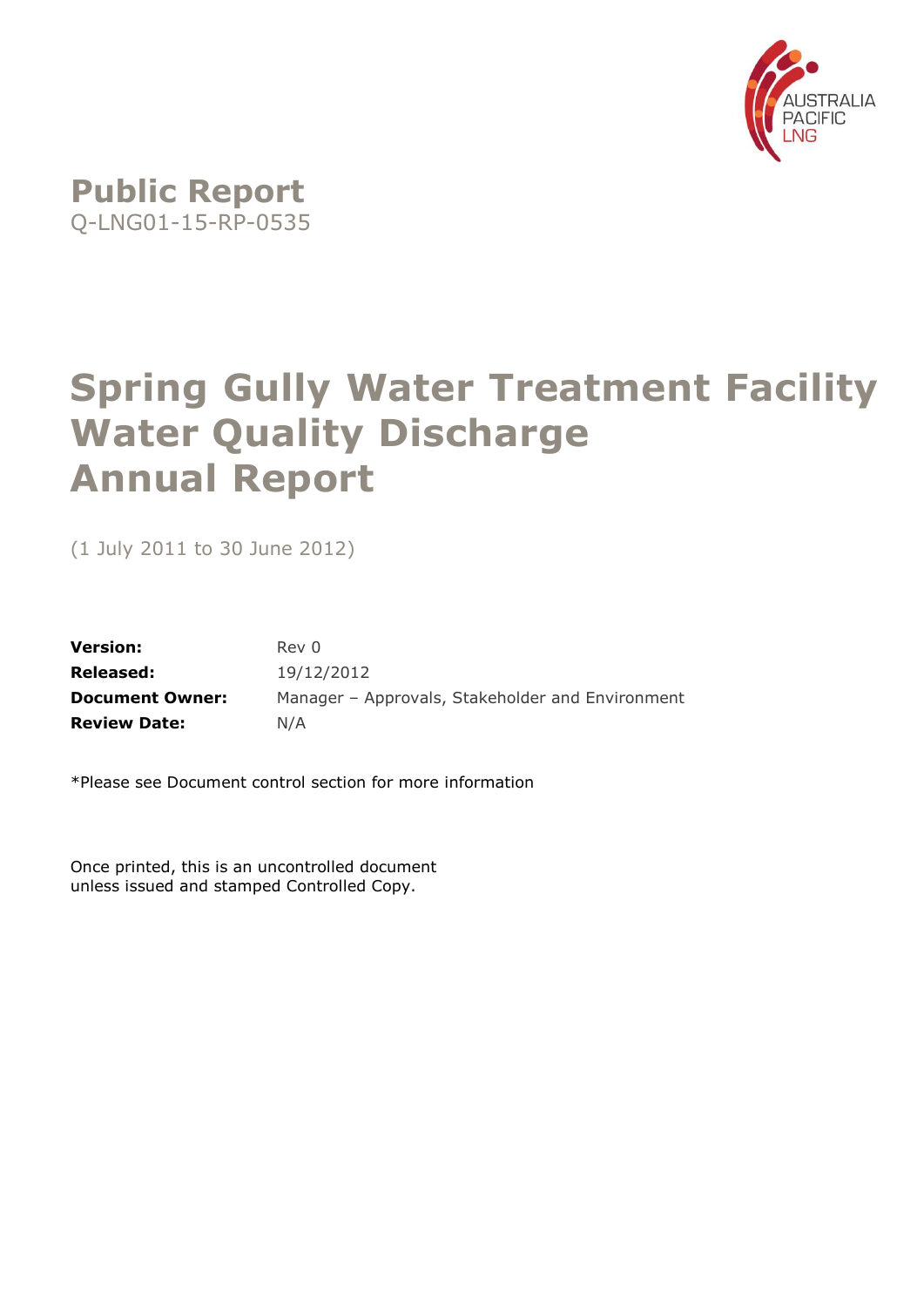

# **Contents**

| 1. Summary                                                  | 3                       |
|-------------------------------------------------------------|-------------------------|
| 2. Introduction                                             | 3                       |
| 3. Spring Gully Water Treatment Facility Scheme Description | 4                       |
| 3.1. Feed pond                                              | 5                       |
| 3.2. Filtration                                             | 5                       |
| 3.3. Reverse osmosis                                        | 6                       |
| 3.4. Treated CSG water conditioning                         | 6                       |
| 4. Approvals, Monitoring and Results                        | 6                       |
| 4.1. Approvals                                              | 6                       |
| 4.2. External laboratory monitoring                         | 6                       |
| 4.3. SGWTF online indicator monitoring                      | $\overline{7}$          |
| <b>5. Operational Performance</b>                           | $\overline{\mathbf{z}}$ |
| 5.1. Review of operations                                   | $\overline{7}$          |
| 5.2. Audits completed                                       | $\overline{7}$          |
| 5.3. Data summary                                           | 7                       |
| 5.4. Public Health Discharge Water Quality Non-conformances | 8                       |
| <b>Abbreviations and Acronyms</b>                           | 8                       |
| <b>Document Control</b>                                     | 9                       |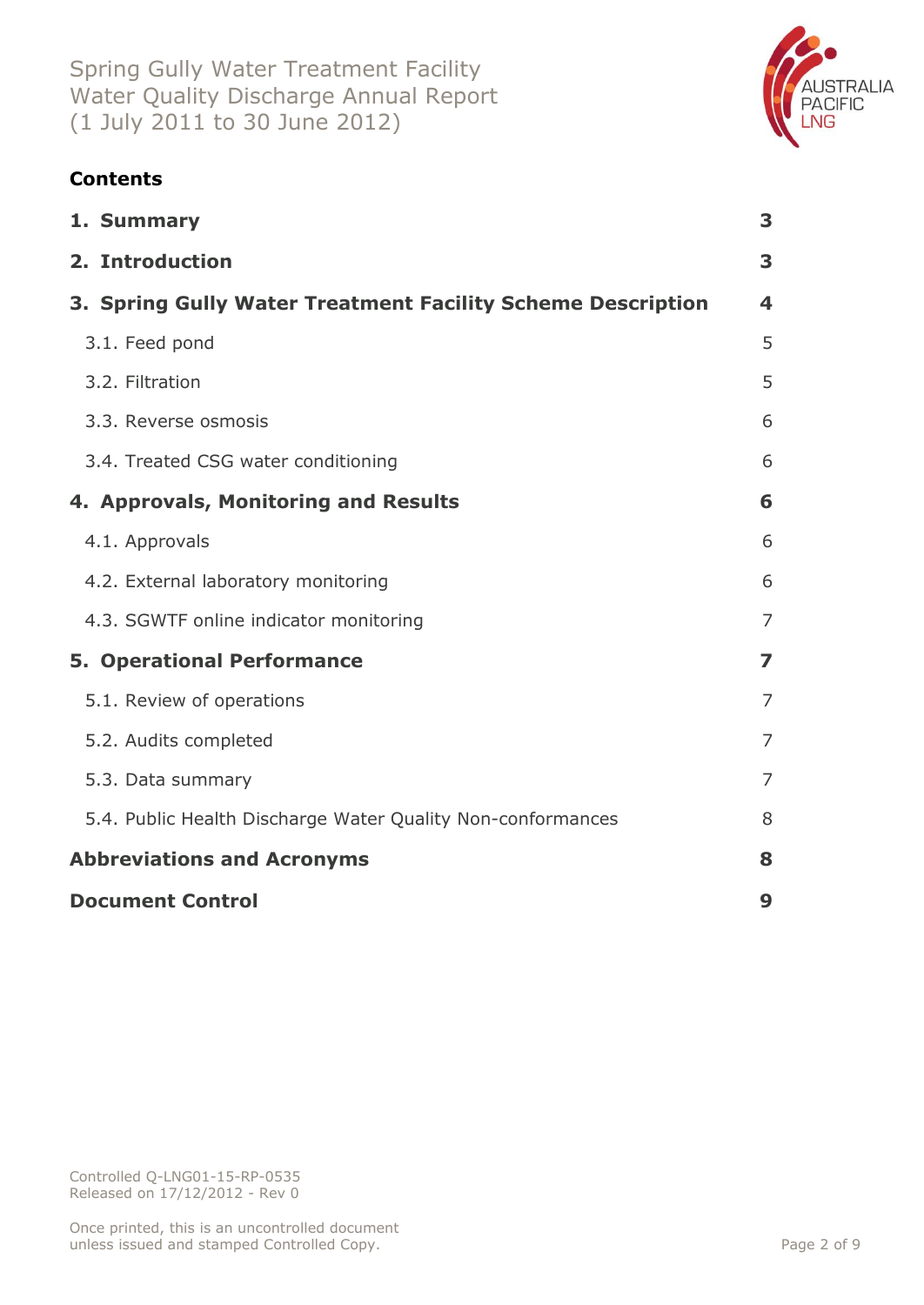

## <span id="page-2-0"></span>**1. Summary**

Australia Pacific LNG is a joint venture between Origin, ConocoPhillips and Sinopec, to deliver a coal seam gas (CSG) to liquefied natural gas (LNG) project which will deliver gas to domestic and overseas markets.

Australia Pacific LNG is the leading CSG producer in Queensland, supplying more than 40% of the State's domestic gas requirements.

The Spring Gully Water Treatment Facility (SGWTF) has been designed using the best available technology to treat water produced as part of the gas extraction process so that it can be put to a number of beneficial uses, primarily for irrigation of a 300 hectare pongamia plantation; and operations and construction activities. Any surplus treated CSG water is discharged into Eurombah Creek, which flows in to the Dawson River.

This is the second Annual Report for the SGWTF. This annual report presents a summary of the SGWTF's overall performance for the reporting period 1 July 2011 to 30 June 2012.

## <span id="page-2-1"></span>**2. Introduction**

CSG production relies on the removal of water from the coal seams allowing gas to flow so that it can be readily extracted. The removed water is referred to as CSG water.

CSG water is usually brackish and alkaline in nature and therefore has very few applications for use. However, after treatment through a desalination process, CSG water can be put to effective and beneficial use.

The SGWTF is one of Australia Pacific LNG's major installations where CSG water is treated. The SGWTF uses the best available technologies to treat the water to a high standard. Once treated, the CSG water is used onsite for Australia Pacific LNG's business activities including a 300 hectare Pongamia irrigation plantation and construction activities. This reduces Australia Pacific LNG's reliance on other water resources.

The remaining treated CSG water is discharged to the Eurombah Creek, which flows in to the Dawson River. The Dawson River is an essential resource to the local communities and landowners in the region. It is the principal drinking water supply for the Cracow, Theodore, Moura, Baralaba, and Duaringa Townships located greater than two hundred kilometres downstream from the SGWTF, as well as being used for agricultural irrigation and to support local industries. Protection is therefore vital to ensure its long term sustainable use. Modelling has shown that the treated CSG water discharged from SGWTF, on average makes up less than 1% of the total flow at the closest drinking water supply (i.e. at the Gyranda Weir).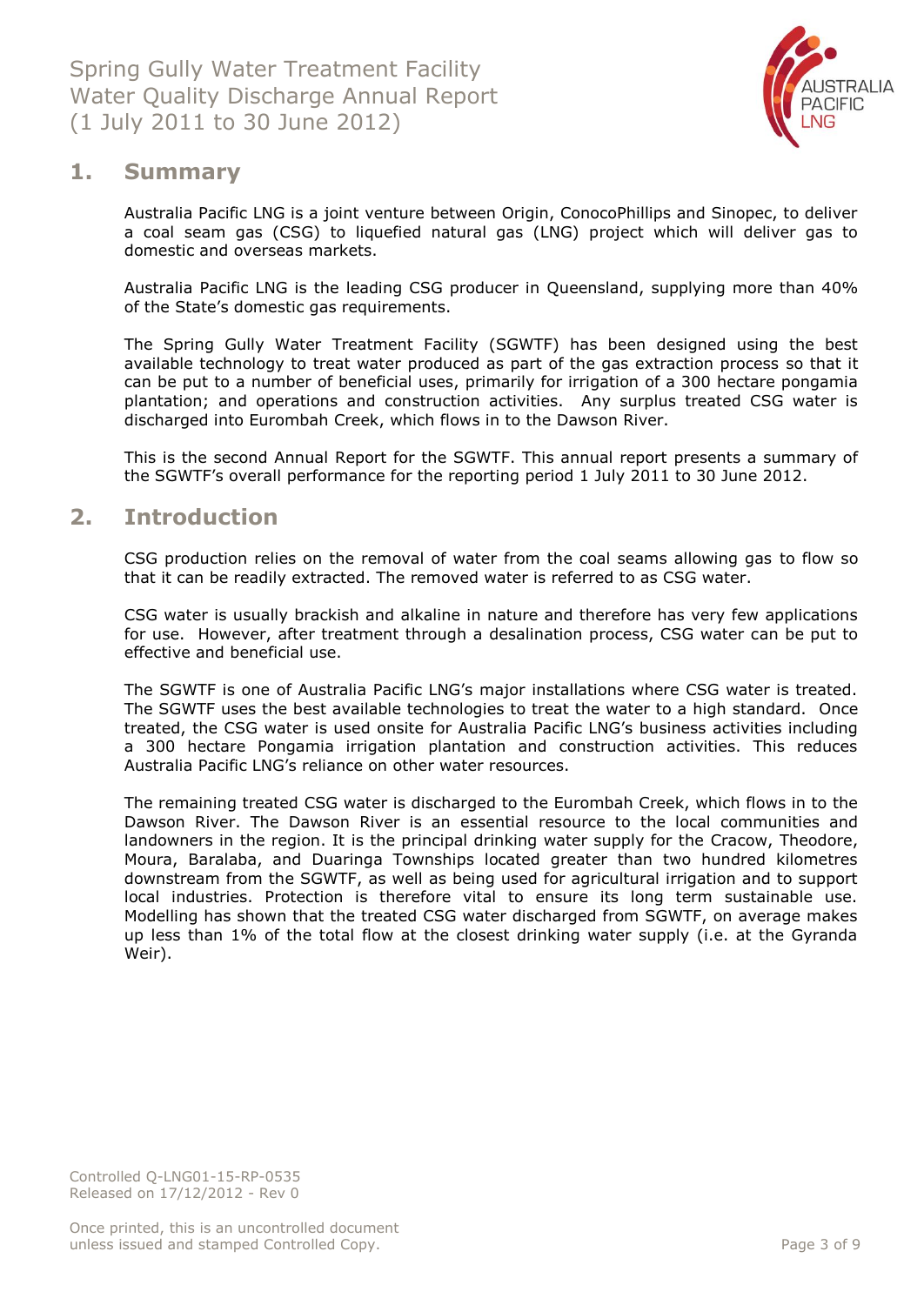Spring Gully Water Treatment Facility Water Quality Discharge Annual Report (1 July 2011 to 30 June 2012)





#### **Figure 1 - SGWTF Discharge Location**

In presenting this information Australia Pacific LNG honours its commitment to providing transparency and ensuring the community, landowners and other key stakeholders have confidence that the treated CSG water can safely be discharged into a source of drinking water.

All the reporting is publically available and can be viewed and downloaded from the Australia Pacific LNG website at: www.aplng.com.au/newsroom/publications.

Any enquiries relating to this report should be made to toll free number 1800 526 369.

Alternatively, general enquires can be made by email [\(contact@aplng.com.au\)](mailto:contact@aplng.com.au) or mail to Australia Pacific LNG Pty Limited, GPO Box 148, Brisbane, QLD, 4001.

## <span id="page-3-0"></span>**3. Spring Gully Water Treatment Facility Scheme Description**

The SGWTF uses a series of water screening, filtration and desalination processes to remove impurities from the CSG water to ensure its safety and reliability for supply into a drinking water source and beneficial uses.

The key treatment processes include: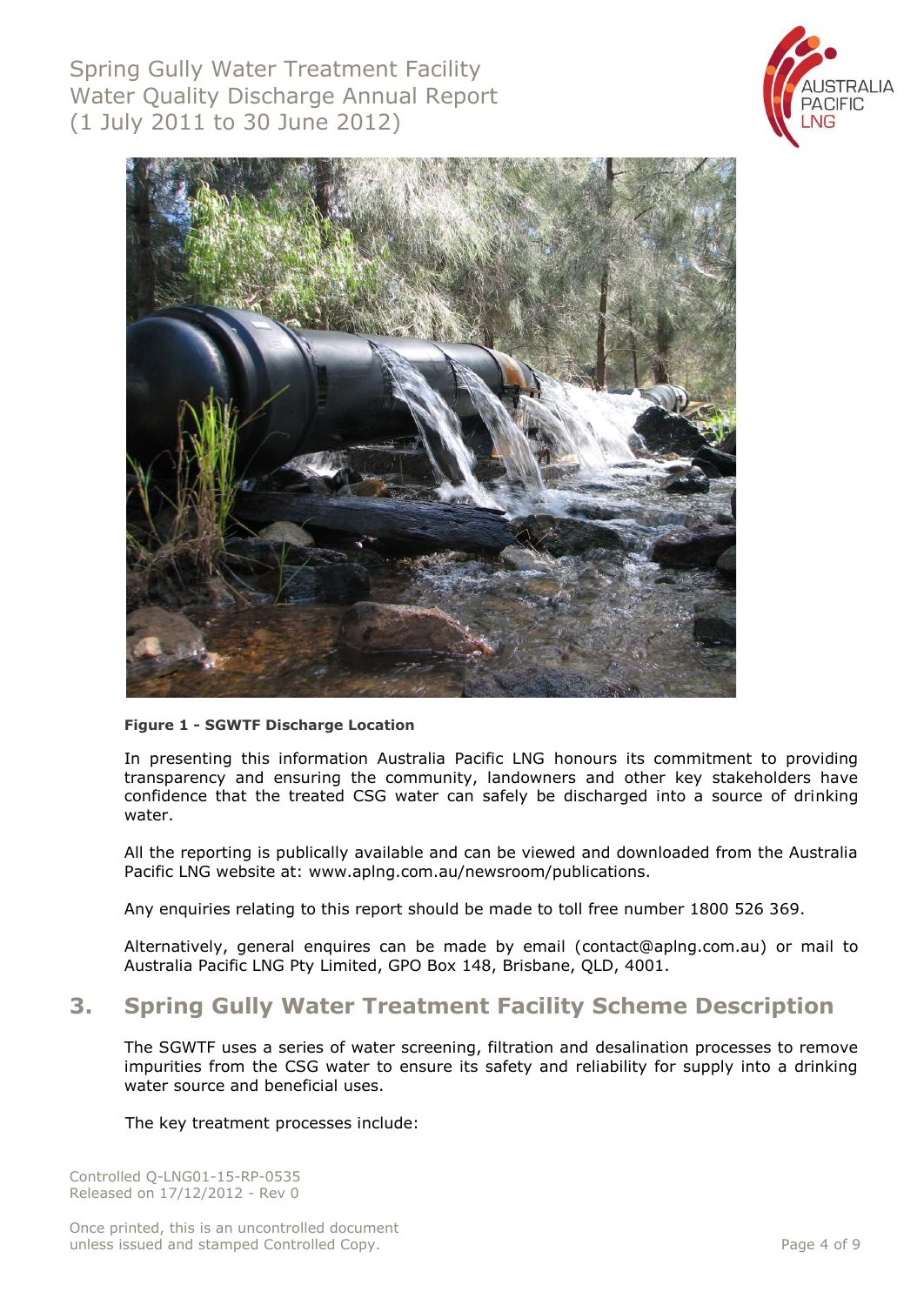Spring Gully Water Treatment Facility Water Quality Discharge Annual Report (1 July 2011 to 30 June 2012)



- Feed pond;
- Filtration;
- Reverse osmosis; and
- Treated CSG water conditioning.



#### **Figure 2 – SGWTF Process Schematic**

<span id="page-4-0"></span>**3.1. Feed pond**

Untreated CSG water gathered from the gas field is temporarily stored in a feed pond prior to its treatment by the SGWTF. The feed pond holds the CSG water for approximately one to two weeks. This allows the settlement of coarse suspended sediments and provides opportunity for the CSG water to aerate and oxygenate.

#### <span id="page-4-1"></span>**3.2. Filtration**

The CSG water is then passed through a coarse filter and then a fine filter to remove any particles or suspended sediments that have not settled within the feed pond. A disinfectant commonly used in domestic water treatment facilities is also added after the filtration process to protect the treatment system and membranes used in the following reverse osmosis process.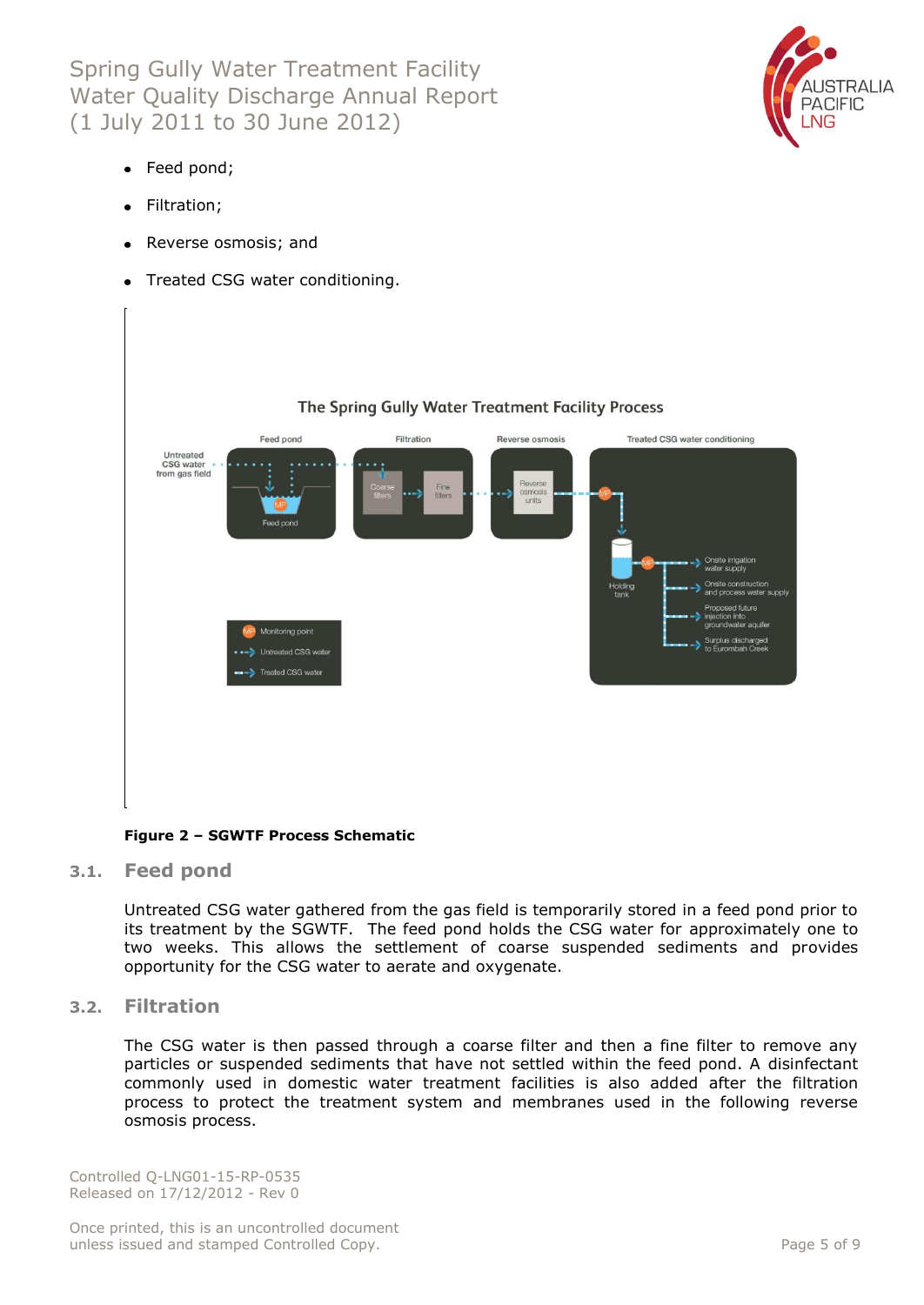

#### <span id="page-5-0"></span>**3.3. Reverse osmosis**

Reverse osmosis involves passing the CSG water through fine membranes at high pressure. This removes most of the dissolved salts and other trace elements. At this point the water is either transferred to beneficial reuse applications on site or discharged.

#### <span id="page-5-1"></span>**3.4. Treated CSG water conditioning**

The pH and conductivity of the treated CSG water is continuously monitored to ensure it is safe to use or discharge. Where the treated CSG water is discharged to Eurombah Creek, a calcium salt is added. This conditioning is undertaken to ensure a minimum level of this element is present in Eurombah Creek to protect the environment. Calcium is normally present at much higher concentrations in river waters and municipal drinking water supplies.

## <span id="page-5-2"></span>**4. Approvals, Monitoring and Results**

#### <span id="page-5-3"></span>**4.1. Approvals**

To be able to discharge into a source of public drinking water, Australia Pacific LNG had to gain approval from the Queensland Government's Department of Environment and Heritage Protection (DEHP). Regular and comprehensive water quality monitoring is currently undertaken to assess the ongoing effectiveness of the SGWTF in treating CSG water.

This monitoring includes:

- Periodic external, independent testing of the untreated and treated CSG water quality; and
- Continuous live monitoring throughout various stages of the SGWTF process to ensure operational performance against the plant's design specifications.

Australia Pacific LNG was approved for an exclusion decision on 31 July 2012, under the *Water Supply (Safety and Reliability) Act 2008* for the discharge fo treated CSG water to Eurombah Creek. This exlucsion decision was granted on the basis that DEHP is satisfied that Australia Pacific LNG would not have a material impact on downstream drinking water supplies.

#### <span id="page-5-4"></span>**4.2. External laboratory monitoring**

The CSG water and treated CSG water is periodically sampled and sent to an independent laboratory for testing. The sampling takes place at two monitoring locations:

- At the feed pond; and
- On exit from the desalination process (immediately prior to discharge). $<sup>1</sup>$ </sup>

The samples are tested for a comprehensive range of parameters and a summary of the monitoring undertaken has been previously published in quarterly discharge water quality reports (available on the Australia Pacific LNG website: [www.aplng.com.au/newsroom/publications\)](http://www.aplng.com.au/newsroom/publications).

 $\overline{a}$ 

<sup>1</sup> If there is no access to the relase point on the day of sampling this sample is taken from the discharge tank at SGWTF.

Controlled Q-LNG01-15-RP-0535 Released on 17/12/2012 - Rev 0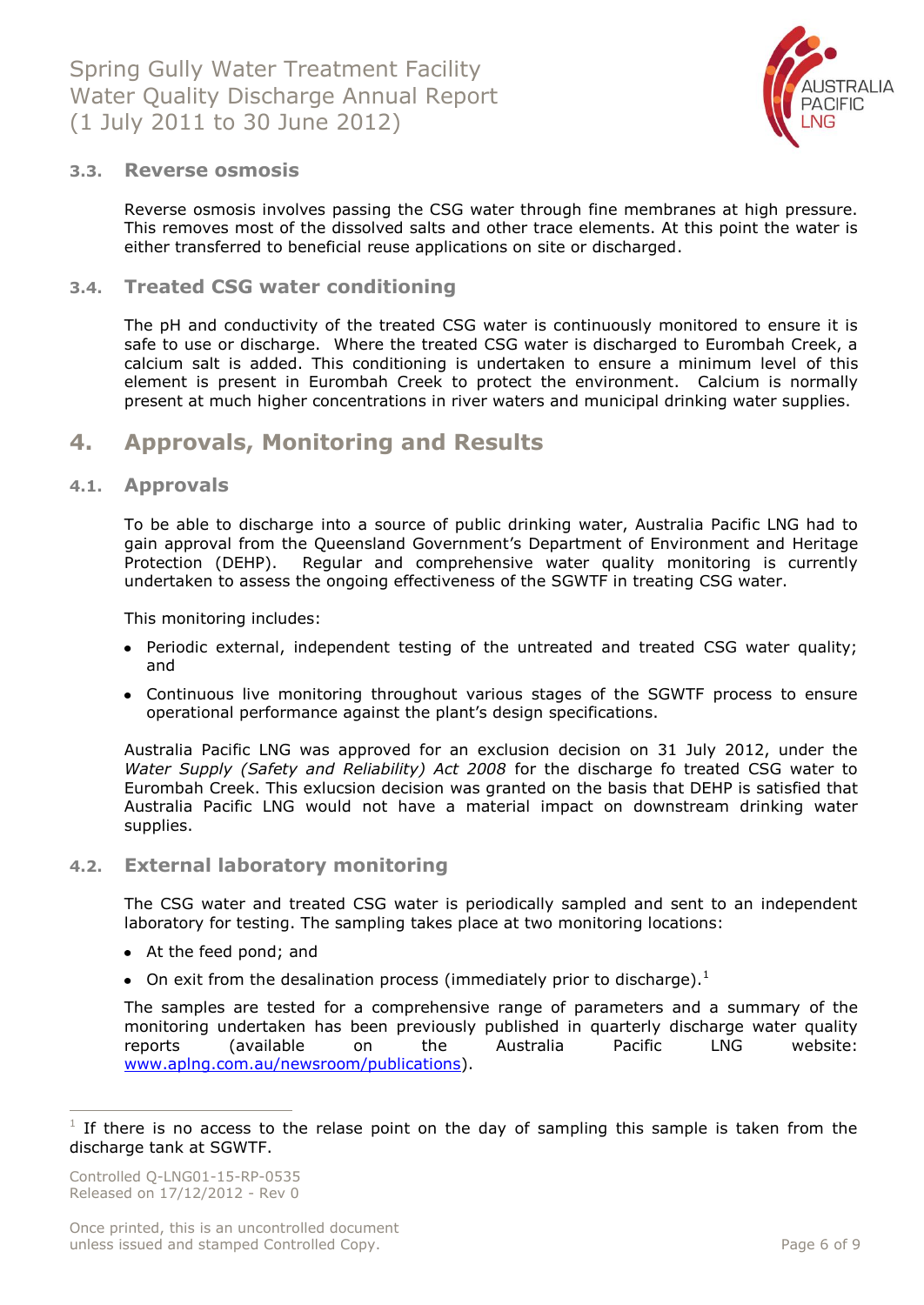

This water quality monitoring is undertaken using an industry-wide protocol developed by Standards Australia and DEHP. Following these standards ensures the water samples are correctly obtained, stored and transported to allow accurate and representative testing in the laboratory.

The water is tested at the Queensland Health Forensic and Scientific Services laboratory. This laboratory is independent to Australia Pacific LNG's operations and is National Association of Testing Authorities (NATA) accredited.

*"NATA is the authority that provides independent assurance of technical competence through a proven network of best practice industry experts for customers who require confidence in the delivery of their products and services"* – NATA website.

#### <span id="page-6-0"></span>**4.3. SGWTF online indicator monitoring**

The SGWTF has a number of online monitoring probes located throughout the treatment process. These provide real-time data about water quality. The online monitoring looks at a number of fundamental indicator parameters including pH, turbidity and conductivity.

It is not practical to continually test all of the parameters that are externally monitored; however the indicators checked by the online system provide a view of the performance of the facility. Should any of these indicators vary from their expected limits, the onsite use and discharge to any source of drinking water supply is suspended immediately until further investigation and monitoring is undertaken and any required corrections made.

## <span id="page-6-1"></span>**5. Operational Performance**

#### <span id="page-6-2"></span>**5.1. Review of operations**

The SGWTF produced approximately 1210ML of treated CSG water during the reporting period. Approximately 670ML was discharged to Eurombah Creek and 540 ML reused

#### <span id="page-6-3"></span>**5.2. Audits completed**

No internal or external audits were required within the reporting period.

#### <span id="page-6-4"></span>**5.3. Data summary**

Of the 52 weeks for this reporting period, there were 28 sampling occasions where discharge to Eurombah Creek was occurring. Of these 28 sampling occasions, there were 11 occasions where no safe access to the discharge location was possible due to rain. Samples were taken at the SGWTF discharge tank for these occasions.

A summary of the monitoring data collected for the reporting period is provided in the previously published quarterly discharge water quality reports (available on the Australia Pacific LNG website www.aplng.com.au/newsroom/publications).

The quality of treated CSG water discharged to Eurombah Creek, only once did not meet the public health discharge water quality limits during the reporting period (Refer to section 5.4 for details). For the reason outlined below, it is still considered that the SGWTF processes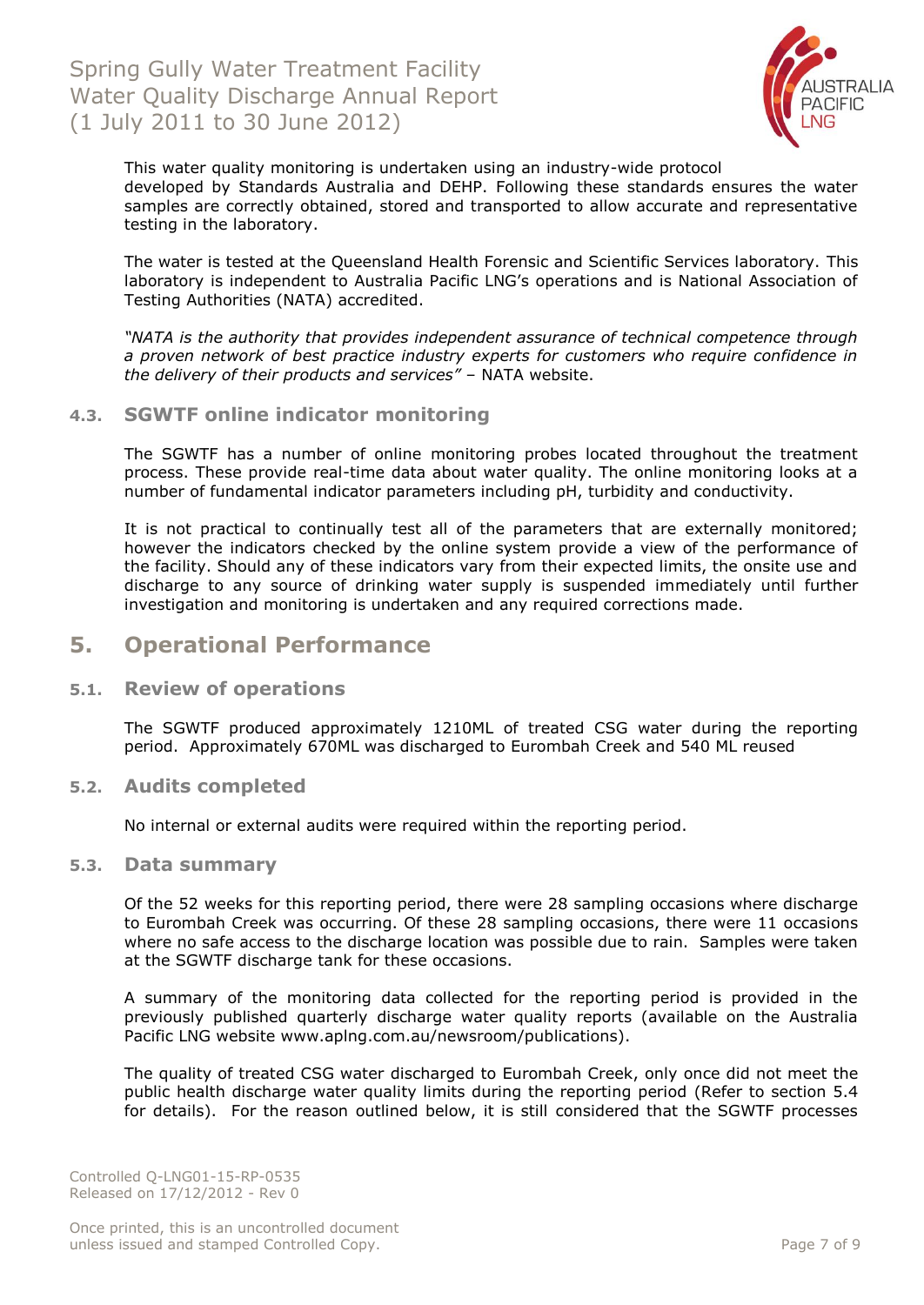

are both safe and reliable at treating CSG water prior to its discharge into a source of drinking water.

## <span id="page-7-1"></span><span id="page-7-0"></span>**5.4. Public Health Discharge Water Quality Non-conformances**

There were no public health water quality non-comformaces reported during the reporting period.

| <b>Term/Abbreviation/Acronym</b> | <b>Definition</b>                                 |  |  |  |  |  |
|----------------------------------|---------------------------------------------------|--|--|--|--|--|
| Australia Pacific LNG            | Australia Pacific LNG Pty Limited                 |  |  |  |  |  |
| <b>CSG</b>                       | Coal seam gas                                     |  |  |  |  |  |
| <b>DEHP</b>                      | Department of Environment and Heritage Protection |  |  |  |  |  |
| <b>LNG</b>                       | Liquefied natural gas                             |  |  |  |  |  |
| <b>NATA</b>                      | National Association of Testing Authorities       |  |  |  |  |  |
| <b>ND</b>                        | Not detected                                      |  |  |  |  |  |
| QLD                              | Queensland                                        |  |  |  |  |  |
| <b>SGWTF</b>                     | Spring Gully Water Treatment Facility             |  |  |  |  |  |
| the Act                          | Water Supply (Safety and Reliability) Act 2008    |  |  |  |  |  |
| <b>OWSR</b>                      | Office of Water Supply Regulator                  |  |  |  |  |  |

## **Abbreviations and Acronyms**

This Report has been produced in accordance with the Queensland Government's *Public Reporting Guideline for Recycled Water Schemes* (DEHP, 2011) and the *Water Supply (Safety and Reliability) Act 2008* (the Act). Australia Pacific LNG is currently seeking an 'exclusion decision' under the Act as it is believed that the discharge of treated CSG water from SGWTF to Eurombah Creek will not have a material impact on drinking water supplies.

DEHP granted an 'exclusion decision' under the Act on the 21 September 2011 allowing treated CSG water from the SGWTF to be used in the aquifer injection project trails due to commence in the first quarter of Year 2012.